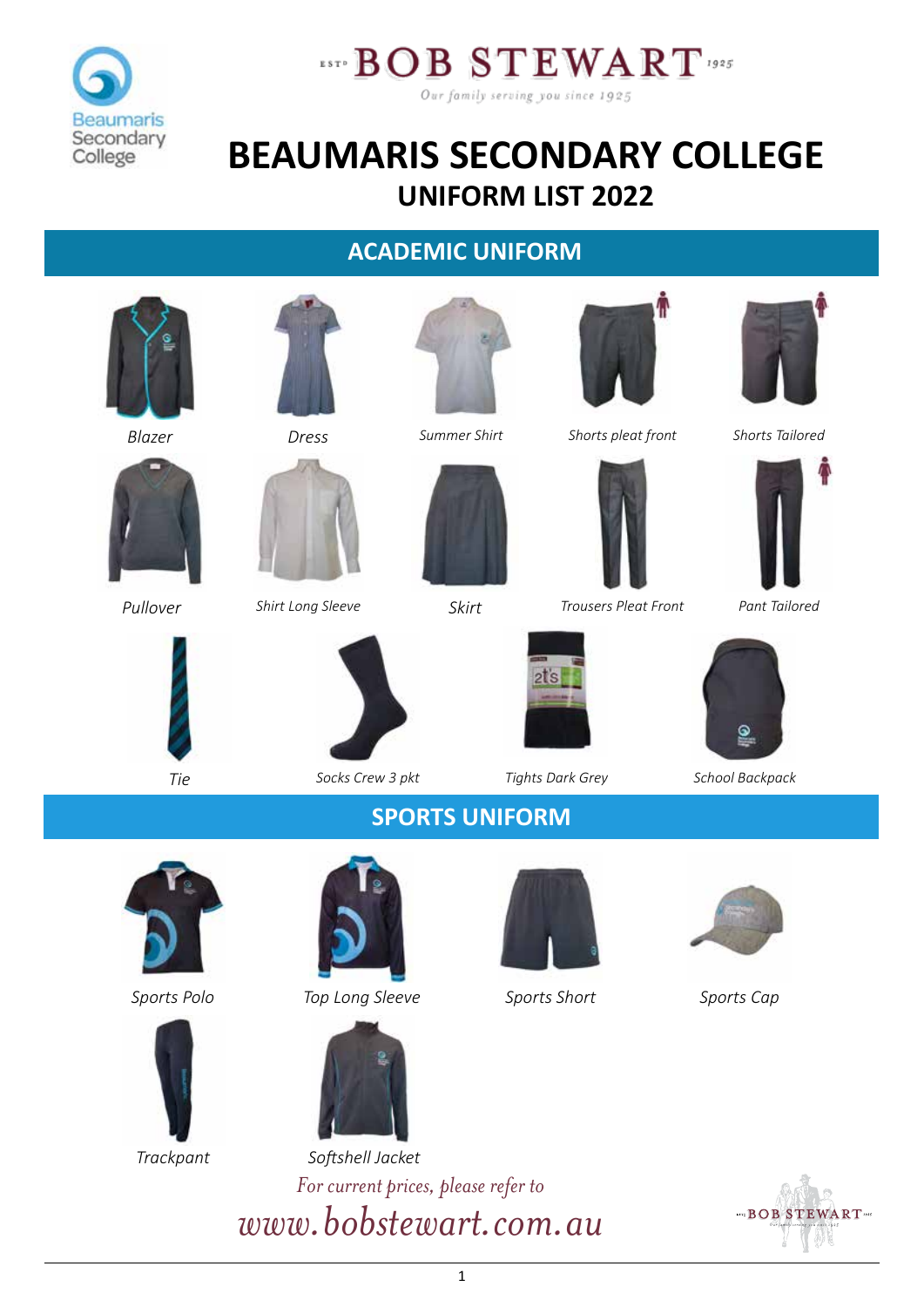



## **BEAUMARIS SECONDARY COLLEGE UNIFORM LIST 2022**

### **SIZE GUIDE**

# BODY MEASUREMENT TIPS

- *When measuring yourself keep the tape firm but not tight*
- *Measure over undergarments for more accurate measurements*
- *If you don't have a measuring tape, use a piece of string and measure it using a ruler*

# **CHEST**

*Measure around the fullest part of your chest. This is the key measurement for shirts/blouses & dresses. Make sure the measuring tape sits horizontally across your body.*

# WAIST

*Measure around the natural waistline which is the narrowest part of your waist. This is an important measurement for trousers/pants/shorts & skirts*

## HIP

*Measure around the fullest part of the hips*

- *Our Size Charts are in Finished Garment Measurements.*
- *Size Charts are located on each individual garment on the website, under the SIZE CHART tab.*
- *To determine the size you need to ADD to your Body Measurements the following:*
- **BLAZERS, DRESSES, TUNICS, SHIRTS, BLOUSES, POLOS and other** *upper body garments ADD 10 - 12 cm*
- *TROUSERS, SHORTS, SKIRTS & TUNICS ADD 5 8 cm in the waist. These garments are often adjustable in the waist to allow for extra growth.*
- *A good way to check is to measure & compare a similar garment that is a comfortable fit.*

*For current prices, please refer to www.bobstewart.com.au*